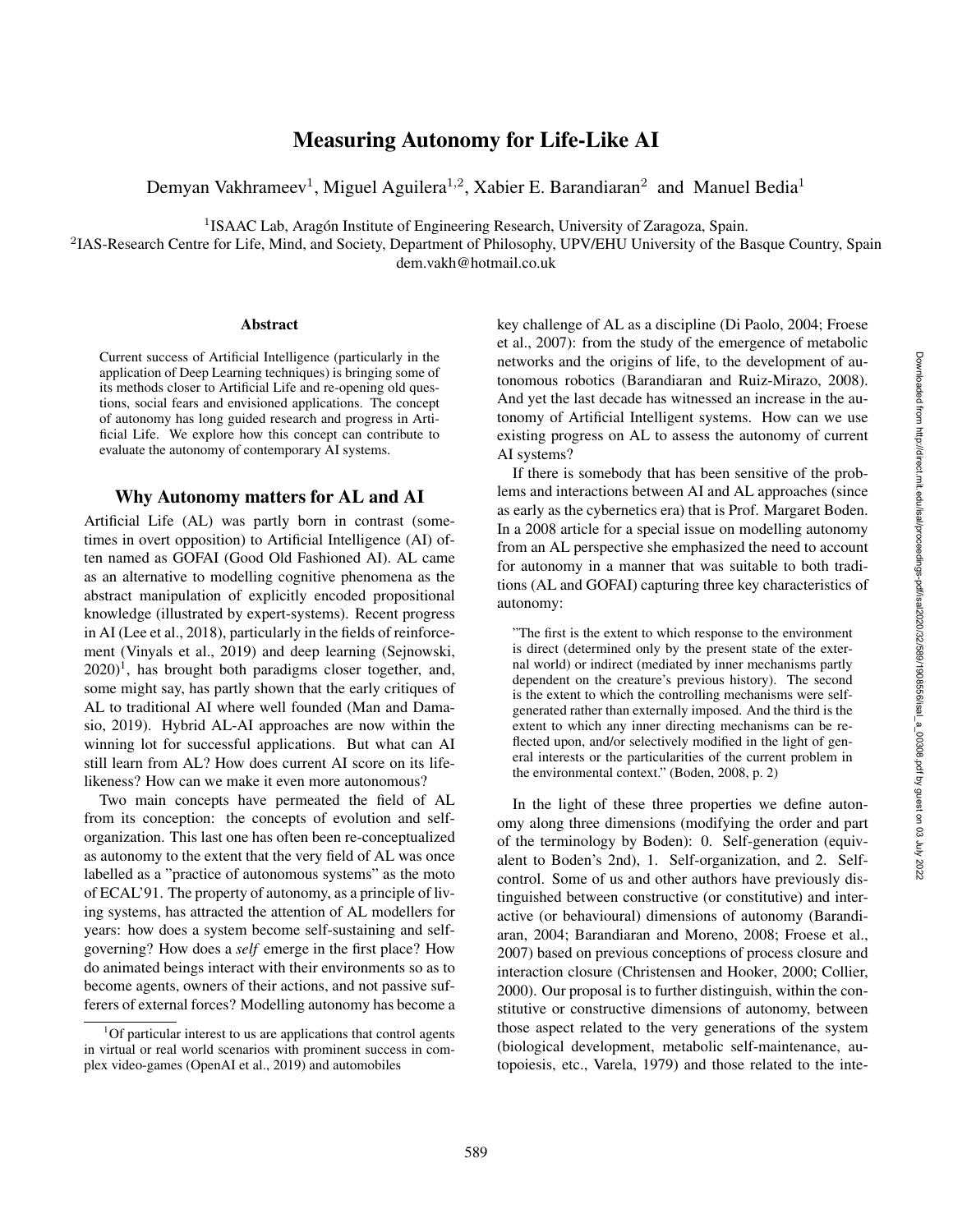grated organization of the internal processes in charge of behaviour (e.g. brain-body dynamics, robot-control circuits, etc.). This distinction is important if we are to apply autonomous measures to systems that are not autopoietic and can yet achieve significant degrees of autonomy.

We dedicate the rest of this paper to explore how the dimensions of self-organization and self-control can be applied to AI systems.

# Autonomy in two dimensions

#### Dimension 1 - Self-organization

A system constitutes an individuality when it is organized into a unified whole that is irreducible into separate parts. This dimension of autonomy captures the way in which a unified/integrated self emerges out of the interaction among its parts. This notion has been captured by the idea of integrated information. Among different formulations of this idea, Integrated Information Theory (IIT) provides a way of measuring the irreducibility of a system down to its components (Tononi et al., 2016). Measuring a system's integration allows us to determine its holistic ability to affect its parts and processes, and thus its self-organizational level of autonomy (Aguilera and Di Paolo, 2019).

There are different proposals to capture integrated information, which we will label as  $\Phi$ . A popular approach defines integrated information of a system as the information that is generated beyond the information generated by its parts. This can be measured by comparing the statistical distance of a probability distribution of the causal dependencies in the system, with the same distribution under the application of different partitions that disconnect the system into two independent parts (Oizumi et al., 2014). Applying this method to the transfer probability distribution of the states of a system yields

$$
\Phi = I(S_{t+1}; S_t) = \min_{\text{cut}} \left[ D(P(S_{t+1}|S_t) || P_{\text{cut}}(S_{t+1}|S_t)) \right]
$$
\n(1)

Where  $D$  is a measure of statistical distance. Popular choices are the Kullback-Leibler divergence and the Wasserstein distance. Note that instead of  $S_t$  we could consider an arbitrary sequence of past states, but here we show just one state for simplicity.

Note that many different definitions of integrated information can be found in the literature (Oizumi et al., 2016; Mediano et al., 2019). Similar notions also have tried to calculate the balance between integration and segregation in a system measured using information theory or other methods like Granger causality (Tononi et al., 1994; Seth, 2011).

### Dimension 2 - Interactive self-control

For our second dimension we nominate the capacity of selfcontrol. To be interactively autonomous the system must show independence from - and to some degree control over

- its environment, while remaining coupled with it. $2$  For this purpose we propose Bertschinger's Non-Trivial Information Closure (NTIC) measure which tracks the system's control over its environment (Bertschinger et al., 2008; Chang et al., 2019). It is defined as the difference between the system's information about its own future, minus that information conditioned to the state of the environment.

$$
NTIC = I(S_{t+1}; S_t) - I(S_{t+1}; S_t | E_t)
$$
 (2)

where  $I$  is a measure of information. A large value of NTIC implies that a system contains in itself information about its own future and that this self-predictive information contains the information about the effects of the environment in a system. That is, maximizing NTIC entails maximizing the predictive power of a system with respect to its environment, creating an asymmetric coupling between the two. Note that IIT and NTIC use different definitions of information (distance between original and partitioned system and mutual information). Further work could advance in unifying them under the same information measure (e.g. following Oizumi et al., 2016). Alternatively, one could consider capturing this dimension using notions as the minimization of sensory error from frameworks as Predictive Processing (Clark, 2013) and Active Inference (Friston et al., 2009). Finally, the control of an agent over the environment can also be considered from the notion of Empowerment (Salge et al., 2014).

## Discussion and conclusion

The proposed measures can have a number of interesting applications. First, they can be used to assess or benchmark the autonomy of existing AI systems, and to systematically address issues of rights, responsibility, risks, etc. that are often associated to autonomous systems (particularly when these interact, as current AI systems increasingly do, within human environments). Second they can be used to steer (or avoid!) the development of AI systems towards increasing levels of autonomy. A crucial aspect of autonomy was purposefully left out of the scope of this abstract: the normative dimension. Work is still needed to investigate the relationship between proposed information-theoretic measures of autonomy and the emergence of norms within such systems.

### Acknowledgements

XEB and MA acknowledge IAS-Research group funding IT 1228-19 from the Basque Government. XEB, DV and MA acknowledge funding from OUTONOMY research project ref. PID2019-104576GB-I00 by Spanish Ministry of Science and Innovation. MA was supported by MSCA grant 892715. DV acknowledges funding from the University of Zaragoza.

 $2^2$ Note that it would be insufficient for the system to simply be unaffected by the environment e.g. if its behaviour is governed by, lets say, a chaotic pattern generator